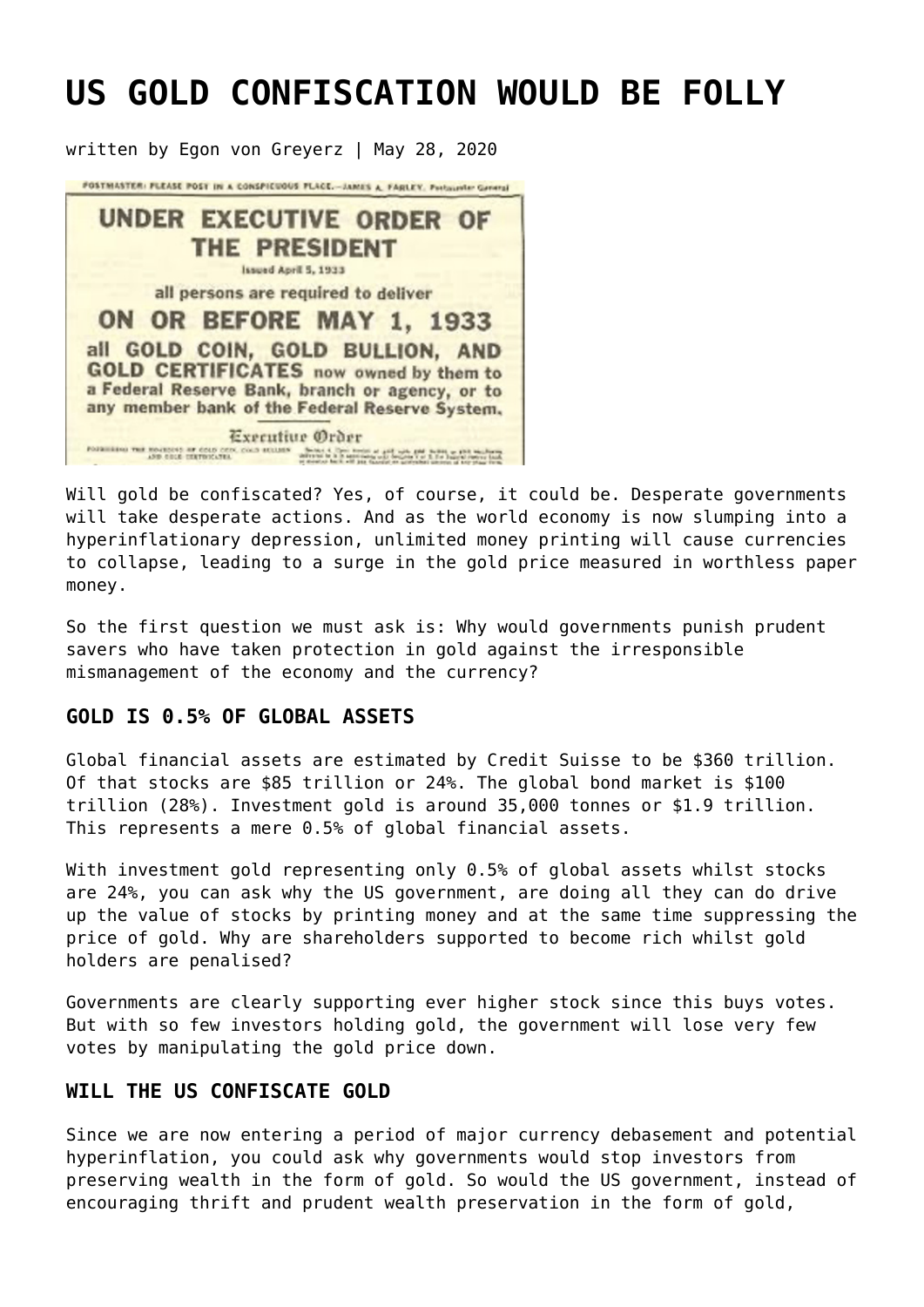confiscate the savings of the Americans? Well, some observers like Jim Sinclair – "Mr. Gold" – thinks this is possible also for US gold mines. He does believe though that coins of the Realm like Eagles would be excluded.

But the confiscation by Roosevelt in 1933 was a totally different situation and not comparable with today. At that time, the US was in a depression and the dollar was tied to gold. The economy was under pressure and the US government decided that the dollar needed to be devalued. A dollar devaluation automatically meant a revaluation of gold since the two were totally interlinked. But FDR decided that the US holders of gold should not get the benefit of a revaluation. Thus gold was confiscated and then revalued from \$20.67 per ounce to \$35. Gold in bank safe deposit boxes was taken but many Americans hid their gold at home. **Gold held outside the US was not confiscated**.

#### **AMERICANS HOLD GOLD IN MANY COUNTRIES**

Today gold ownership is global. US investors for example are legally storing gold in many countries – Canada, Singapore, Australia, UK, and Switzerland to mention a few. Substantial amounts of gold are stored by US citizens in these countries. Switzerland is a major gold hub where gold is stored in the big banks as well as in many private banks. In addition, there are many private vaults outside the banking system in Switzerland storing considerable amounts of gold.

It would be totally impractical to require Americans to ship the gold back to the US. Also, many countries would not cooperate. I have heard people criticising Switzerland for giving in to the US authorities and revealing the names of Americans who held undeclared accounts in Switzerland at UBS and other banks. As a Swiss I also consider that the Swiss government should not have succumbed as they did this in contravention of the Swiss constitution. Banking secrecy was holy and law in Switzerland at the time. But there was pressure from many European countries also that the Swiss were complicit in tax fraud. In Switzerland, not declaring funds or income was not a criminal event.

## **TODAY THERE IS AUTOMATIC EXCHANGE OF ALL FINANCIAL INFORMATION**

So Switzerland gave in at the time and the banks had to open up their books. And today all banks in the world exchange information based on the OECD Common Reporting Standard. This is an Automatic Exchange Of Information (AEOI) between virtually all countries. Gold held within the financial system is included in this reporting.

The reason Switzerland gave in was the enormous pressure the US authorities put on them, which supposedly included freezing all the assets of the UBS US branch. But also morally the Swiss government had to give in since it was hard to justify actions that were allowed in Switzerland but fraudulent in the US and most other countries.

Gold or other precious metals held in private vaults is at the present not reportable by Americans in their tax returns. The same goes for property. But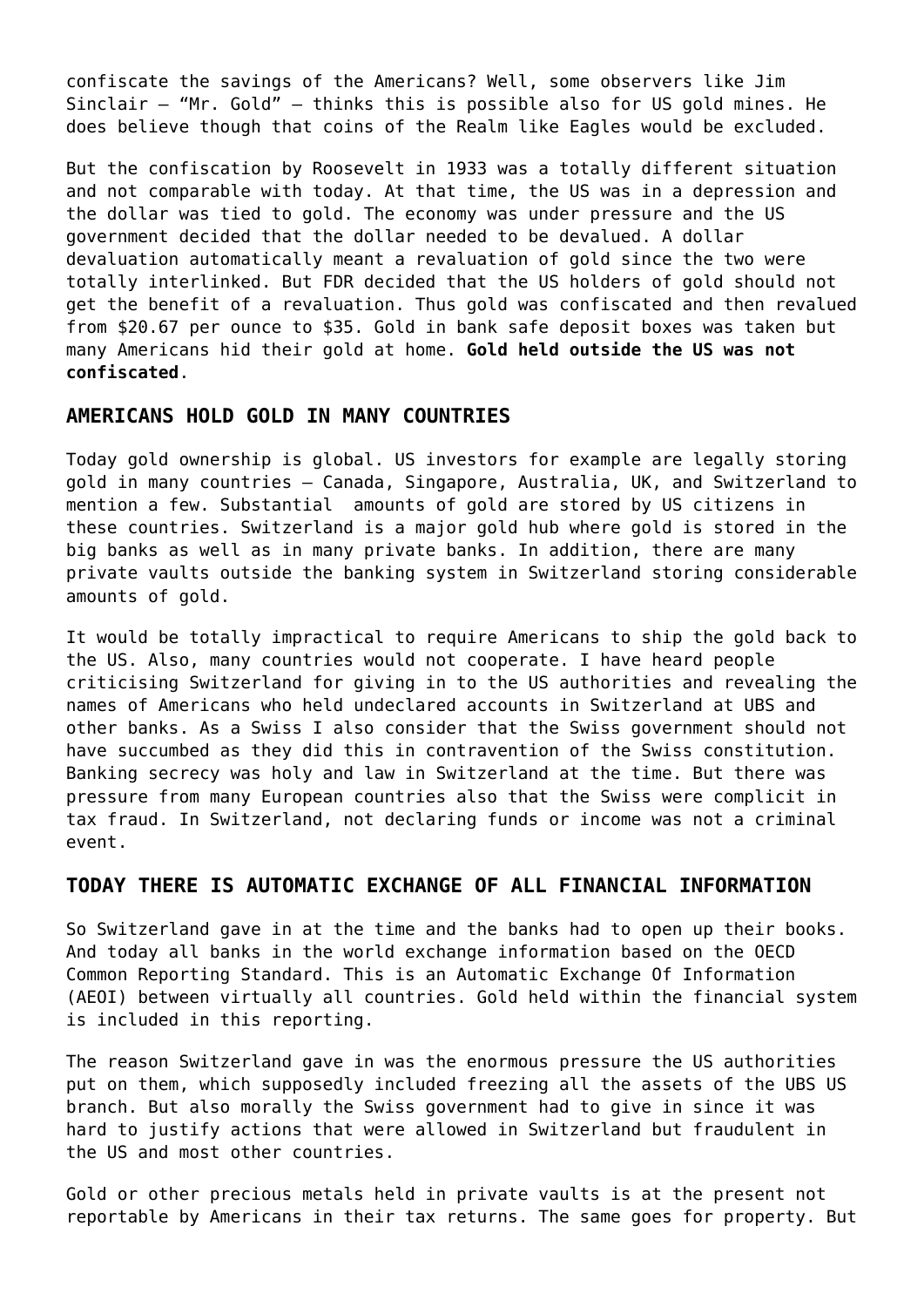based on the strict compliance and AML (Anti Money Laundering) regulation, no serious company involved in precious metal storage would accept undeclared funds or metals. Thus no respectable company dealing with gold would accept client funds or gold which are not tax compliant in the country of the client.

So today, gold or other precious metals held in Switzerland by Americans are totally tax compliant. For that reason, I doubt that the Swiss government would cooperate with the US tax authorities if they required the gold to be returned.

# **GOLD IS A STRATEGIC INDUSTRY IN SWITZERLAND**

# GoldSv **vitzerland**

#### 500 x 1kg BARS - \$28 - MILLION PRODUCED BY ARGOR HERAEUS

Gold confiscation in Switzerland is very unlikely. Refining and storing gold in Switzerland is a strategic industry. Switzerland refines 70% of the gold bars in the world. This makes our country a very important party in the global gold industry that could not be replaced elsewhere. In addition, gold is 29% of Swiss exports which is very significant. Also, Switzerland stores a major part of the private gold in the world.

Saving in gold as well as giving gold to children or as a wedding present is a long-standing Swiss tradition. The Swiss will normally buy the Swiss Vreneli coin.

The gold stored in Swiss private vaults is growing significantly every year. The stable political system, rule of law, being a very old democracy and neutrality all contribute to this. Gold confiscation would also be against the constitution. A senior Swiss politician friend of mine told me that if the Swiss government confiscated gold, the people would revolt. For these reasons, I believe that Switzerland will become an even more important gold hub and the best place in the world to store gold.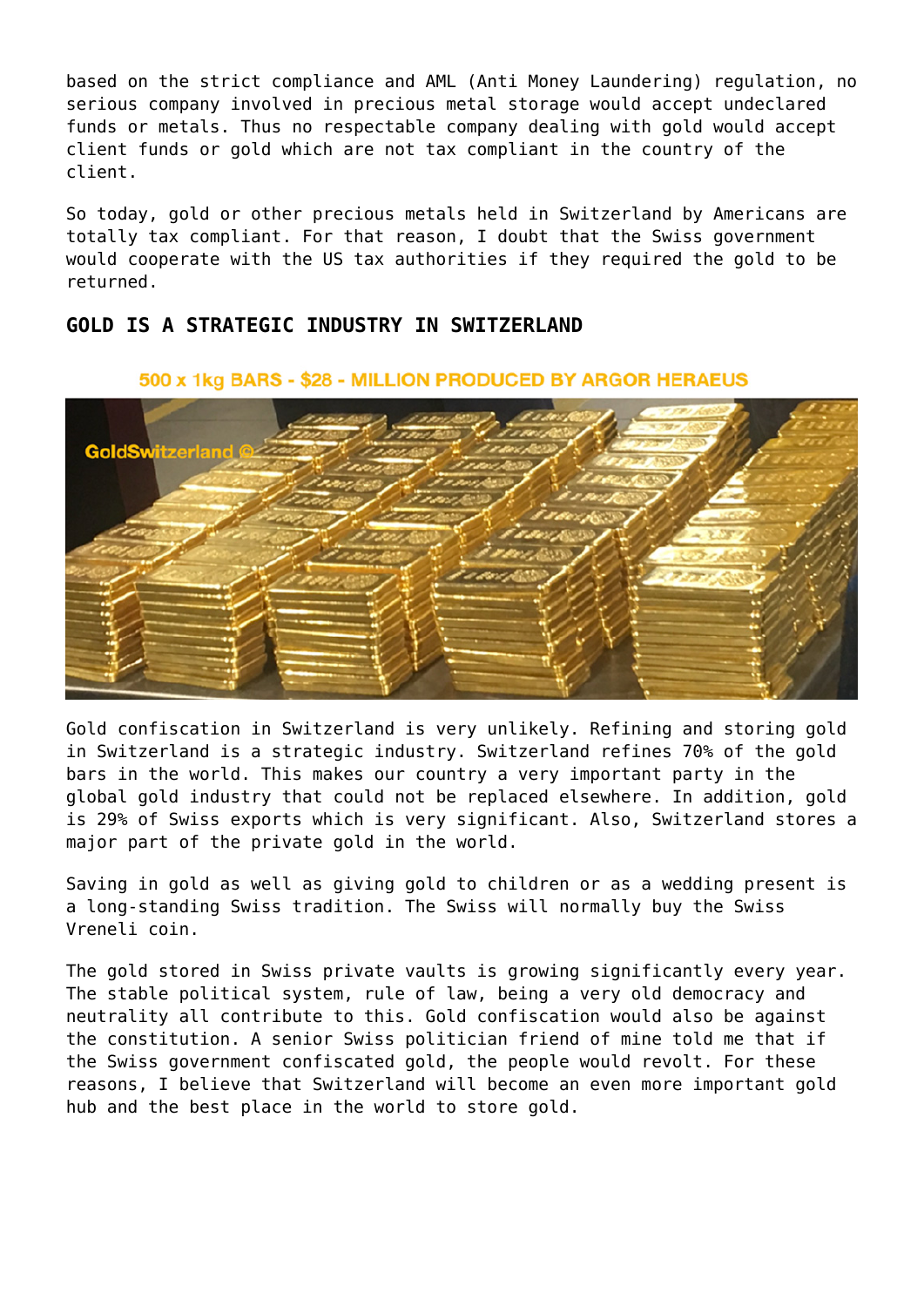**MELTING OF DORÉ GOLD BARS** 



**PRODUCTION OF KILO GOLD BARS** 



# **DOES THE US HOLD 8,000 TONNES OF GOLD?**

The US declares holding 8,000 tonnes of gold. This gold has not had an official physical audit since Eisenhower's days in the mid 1950s. There is clearly a reason for a country not properly auditing their stated \$450 billion gold holding. Almost all countries are in the same position. Nobody has an official physical audit of their gold. Since they are all declaring how much gold they hold, they clearly have a responsibility to their people to publicly audit their alleged gold holding.

The answer is simple of course. They don't have the gold they say that they hold. That can be the only reason why it is never audited. In my view many central banks, including the Fed have covertly reduced their official gold holding. In addition, all central banks are lending or leasing a major part of their gold and most probably also lending the same gold many times over. We know for example that HSBC and JP Morgan hold a major amount of central bank gold. They are also custodian for the biggest gold ETF – GLD. When the gold holdings by GLD increases, there is no gold bought from the Swiss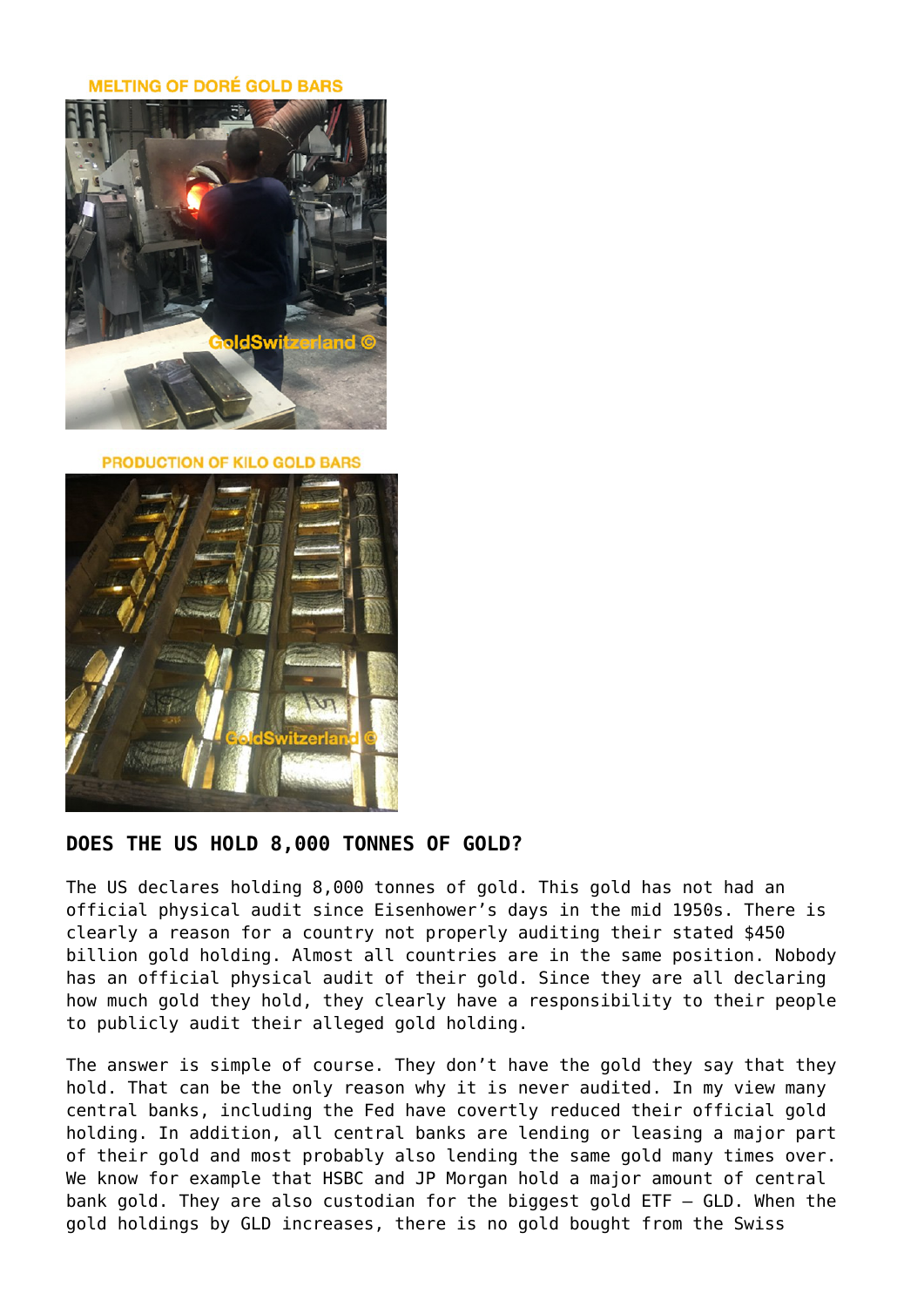refiners. Instead, the custodians just lend them the central bank gold they hold which has probably been lent many times over.

# **CENTRAL BANK AND BULLION BANK GOLD IS LOST TO THE EAST**

In the past when central banks leased out gold, it would stay with the bullion banks in London or New York. Today, the big buyers are China and India. They buy gold from the bullion banks in London or New York. These 400 oz bars are shipped to Switzerland to be broken down into kilo bars by the Swiss refiners. The kilo bars are the desired size both in India and China. These bars are then shipped on to the East. The bullion banks lease the 400 oz bars from a central bank and then sells them on the buyers in the East.

So instead of staying in London or New York, the central bank has now leased the gold to a bullion bank which has sold it to China or India. The result is that the bullion bank no longer has the physical gold and all the central bank has is an IOU from the bullion bank. **This means that the physical gold is permanently lost by both the bullion bank and the central bank. It will never return.** The bullion bank will default because they can't deliver the gold to the central bank which in turn has lost its physical gold forever. This is why central banks don't have a fraction of the physical gold they declare to have.

#### **JIM SINCLAIR \$87,000 GOLD**

Jim Sinclair and Bill Holter, two of the most respected individuals in the gold industry, have calculated the real value of the US gold based on 8,000 tonnes allegedly held by the US and balancing the balance sheet of the US. The projected value is \$50,000 to \$87,000. And as Jim says, that assumes the US holds 8,000 tonnes. Let's say that the US only holds 4,000t, then the gold price would be double these estimates. And assume that virtually all the US gold has been sold or leased, that would be a gold price going to infinity. But 4,000t or slightly less seems more realistic.

### **CHINESE GOLD**

China has been accumulating gold for decades. Their official holdings are 2,000 tonnes. But it is widely assumed that their real holding is over 10x that. Insiders who have been working with the Chinese confirm that they are likely to hold over 20,000t. All the domestic Chinese gold production, currently 400t p.a. goes to the government.

When China announces a gold-backed yuan, which is not unlikely, they will declare their 20,000+ tonnes and then challenge the US to prove they have the 8,000t. This will lead to some interesting exchanges of aggression, hopefully only verbal.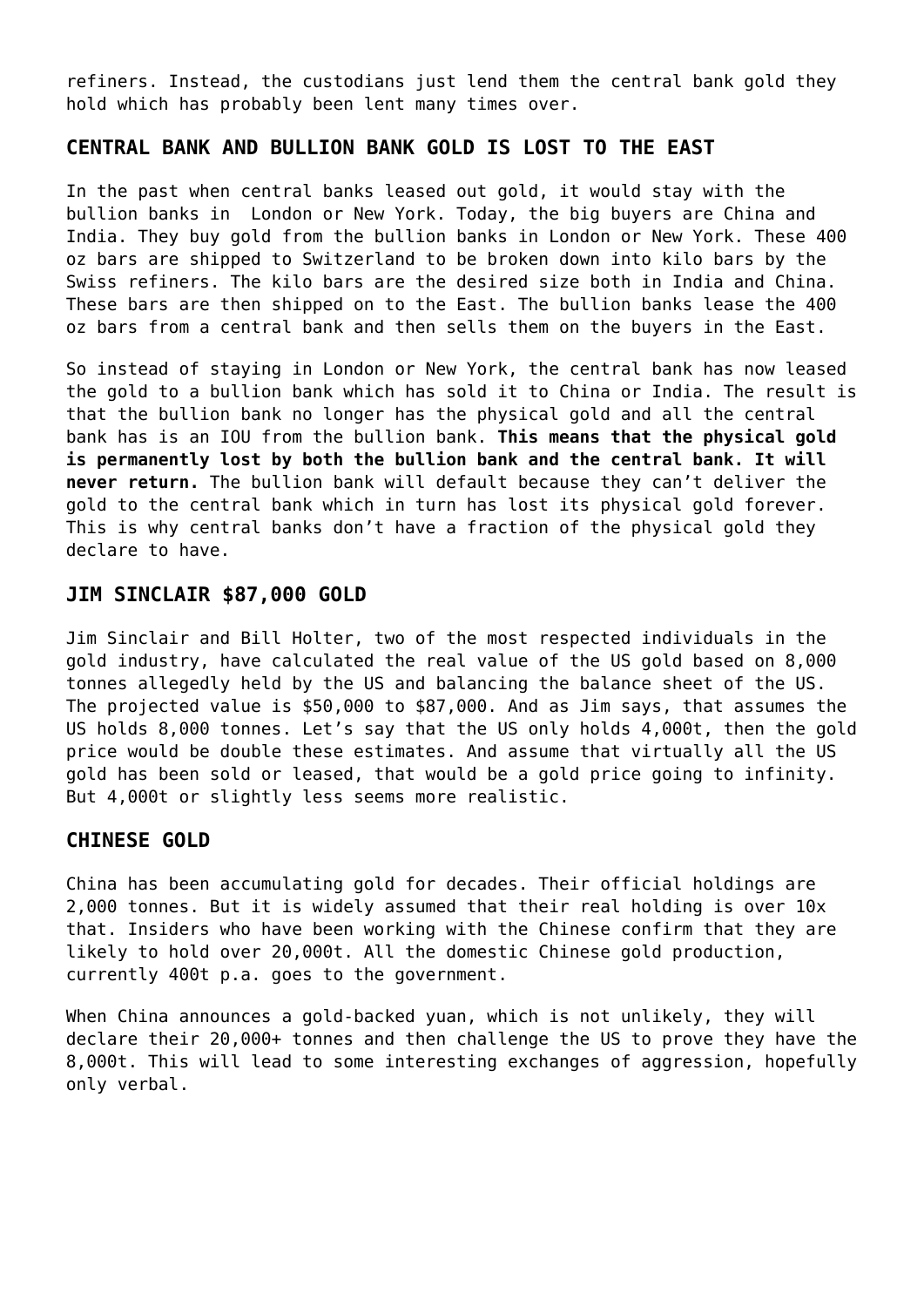

#### **GOLD CONFISCATION – EvG VIEW**

As I said initially, it is possible that some governments attempt to confiscate gold. But in my view, it is an extremely difficult exercise to both legally and logistically conduct. Also, if the gold is held abroad many countries will resist or refuse to ship gold to the US.

Also, the gold market is today global. In China, 1.4 billion people are encouraged by the state to own gold. In India, it is a tradition for most families to hold gold and to give gold as wedding presents. And in Russia, gold reserves have gone from 400 tonnes in 2006 to 2,300 today, a fourfold increase. These countries understand the vital importance of gold.

In today's global markets, it would be almost impossible to stop companies or individuals to trade gold outside the US or Europe in Shanghai, Singapore or Zurich.

**With the epicentre of the gold market moving to China and the East, it is very unlikely for the US and the West to confiscate gold. This would precipitate the fall of the dollar and the Euro and substantially weaken the US and EU positions and their economies.**

Remember:

#### **"HE WHO HOLDS THE GOLD MAKES THE RULES"**

Thus I believe that confiscation is very unlikely. Governments have a much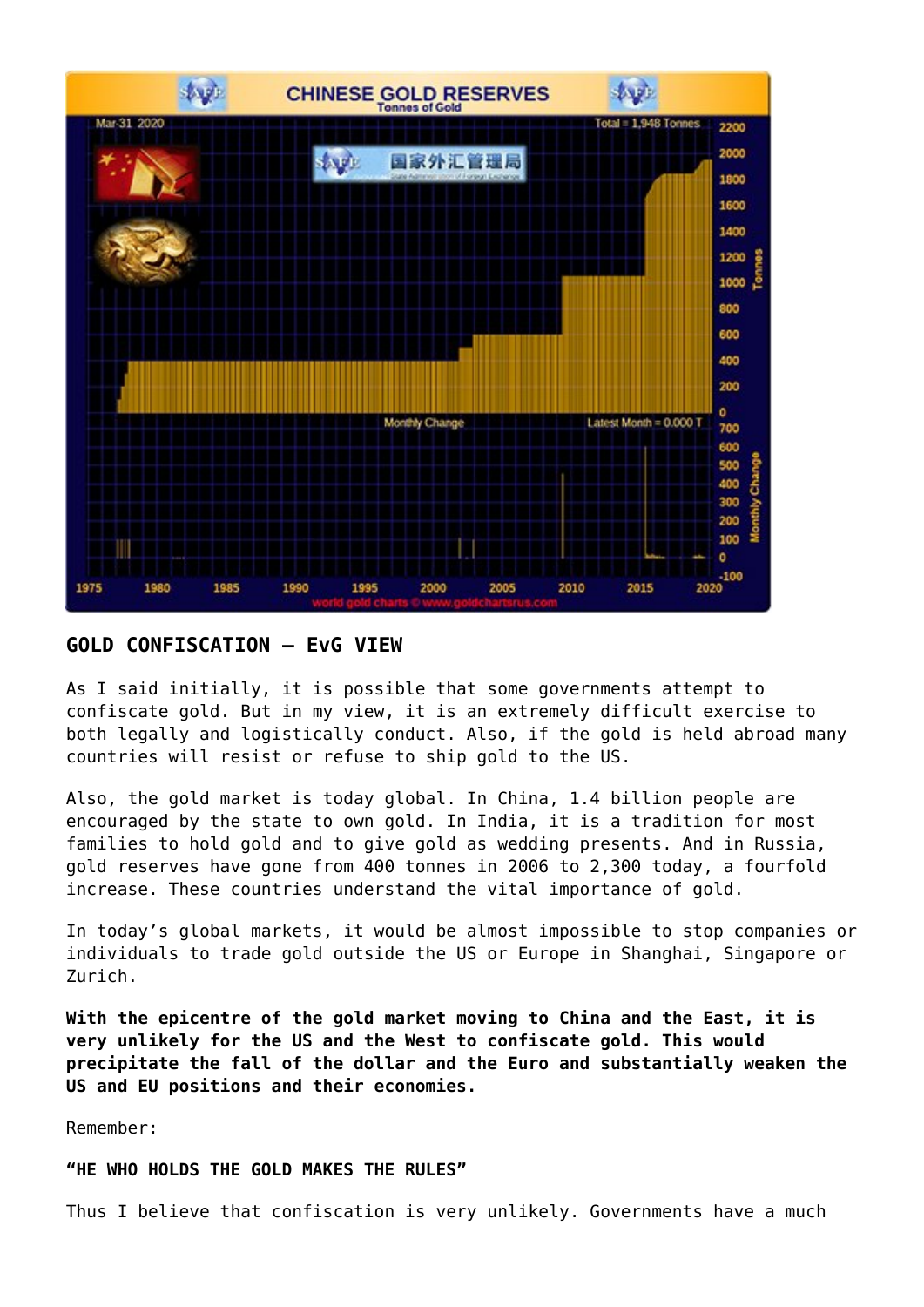simpler way of getting at the assets of the wealthy through high taxation. And this is what I believe will happen and not just for gold. As government deficits surge, all assets of the rich will be taxed heavily and not just gold which today represents only 0.5% of global financial assets.

Therefore, tax planning including various jurisdictions is as important as wealth planning.

# **MARKETS**

#### **Stocks**

Stock markets are in the course of finishing a correction up. It could take another week or two. Once finished, we will see rapid falls across the globe to new lows.

#### **Metals**

The precious metals are in a strong uptrend. The 2011 high for gold in dollars will soon be reached. All other currencies have surpassed the 2011-12 high in gold in the last two years and so will gold in dollars. Remember that corrections are always part of a sound uptrend.

It is totally irrelevant what price gold reaches in worthless paper money whether it is Sinclair's \$58,000 or my 18-year-old prediction of \$10,000 in today's money. Time will tell.

But it is critical to hold physical gold as protection against a currency system and a financial system which are in the process of falling apart.

**Want to learn more? Join MAMinar #1**



*Please join Grant Williams, Ronni Stoeferle, and myself in MAM's first live MAMinar (webinar).*